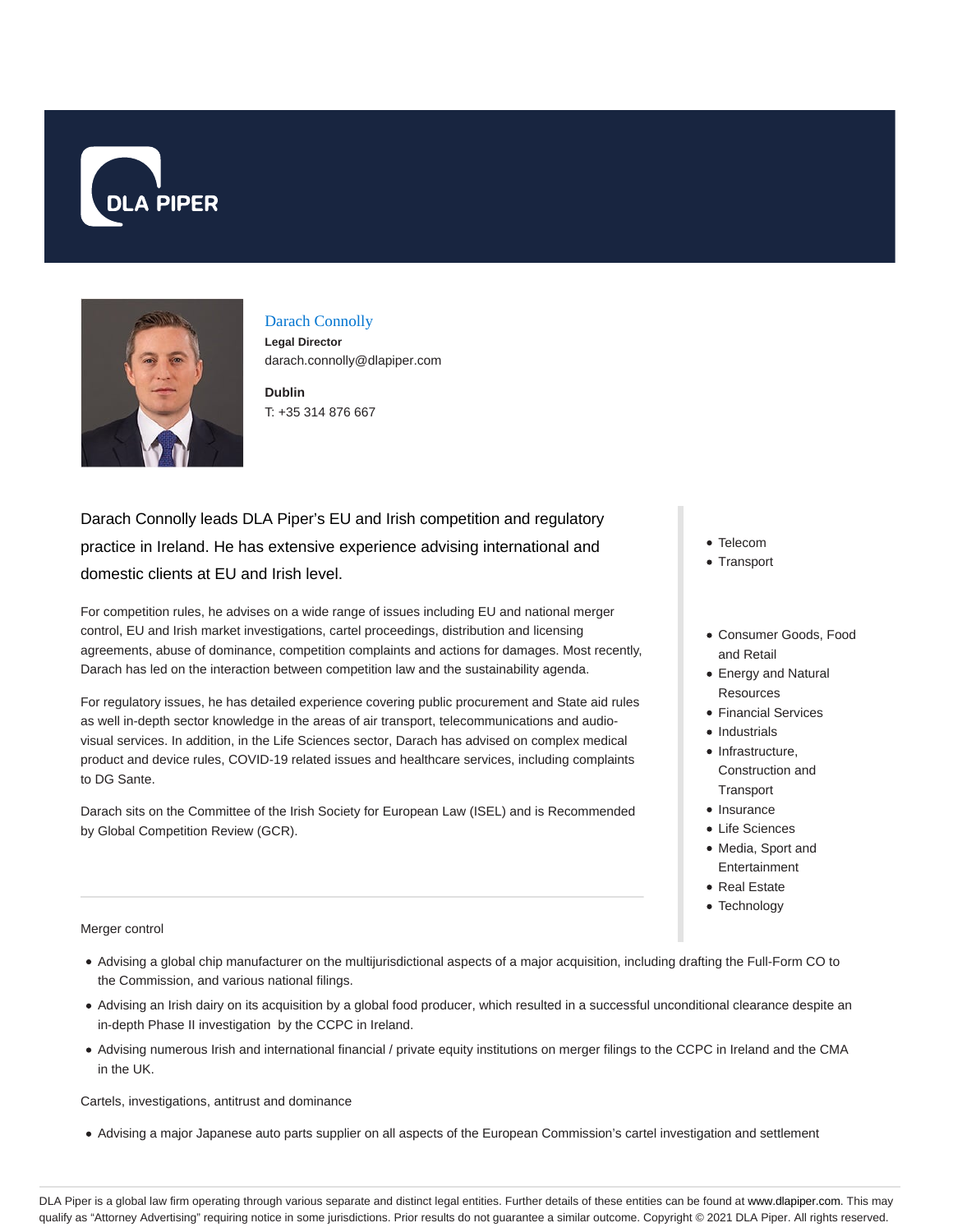procedure into Occupant Safety Systems (AT.39881).

- Advising a global sportswear brand on the inspection and investigation by the European Commission into restrictions imposed on licensed merchandise (AT.40436).
- Advising a major Japanese engine manufacturer on a horizontal cooperation agreement with a competitor to produce new products.
- Advising clients on cartel legacy issues, such as liability, document retention, limitation periods and follow-on actions for damages, associated with EU decisions in Industrial Tubes (AT.38240), Copper Plumbing Tubes (AT. 38069), Fittings (AT. 38121), and Bearings (AT.39922).

**Regulatory** 

- Advising a major Irish bank on the implications under Irish and EU law arising from certain European Commission State aid "crisis" restructuring decisions in the Irish financial sector.
- Advising an international aviation infrastructure firm on the public procurement aspects of its successful tender to construct a EUR40 million fuel terminal at Dublin Airport.
- Advising a significant licensor of flooring technology on litigation associated with patent licensing and application of the Technology Transfer Block Exemption Regulation (TTBER).

## **CREDENTIALS**

# Professional Qualifications

- Solicitor regulated by the Law Society of Ireland
- Solicitor of the Senior Courts of England and Wales

## **Education**

- Kings College London, Diploma in Economics for Competition Law, 2020
- University College Dublin, BCL (International), 2007
- University of Minnesota (International), 2006

## **Memberships**

- Qualified Irish Solicitor, 2012
- Registered at the Brussels Bar E-List, 2016

## **INSIGHTS**

## **Publications**

**Solutions to the impact of Brexit on Northern Ireland trade**

29 October 2021

DLA Piper Trade Truths

The Northern Ireland Protocol (the Protocol) has been back in the headlines recently as politicians in the UK, Ireland, and EU try to ease the difficulties faced by many businesses as they move their goods between Great Britain (GB), made up of England, Wales, and Scotland; Northern Ireland (NI) and Ireland, which is an EU Member State.

**Antitrust Matters – September 2021**

DLA Piper is a global law firm operating through various separate and distinct legal entities. Further details of these entities can be found at www.dlapiper.com. This may qualify as "Attorney Advertising" requiring notice in some jurisdictions. Prior results do not guarantee a similar outcome. Copyright © 2021 DLA Piper. All rights reserved.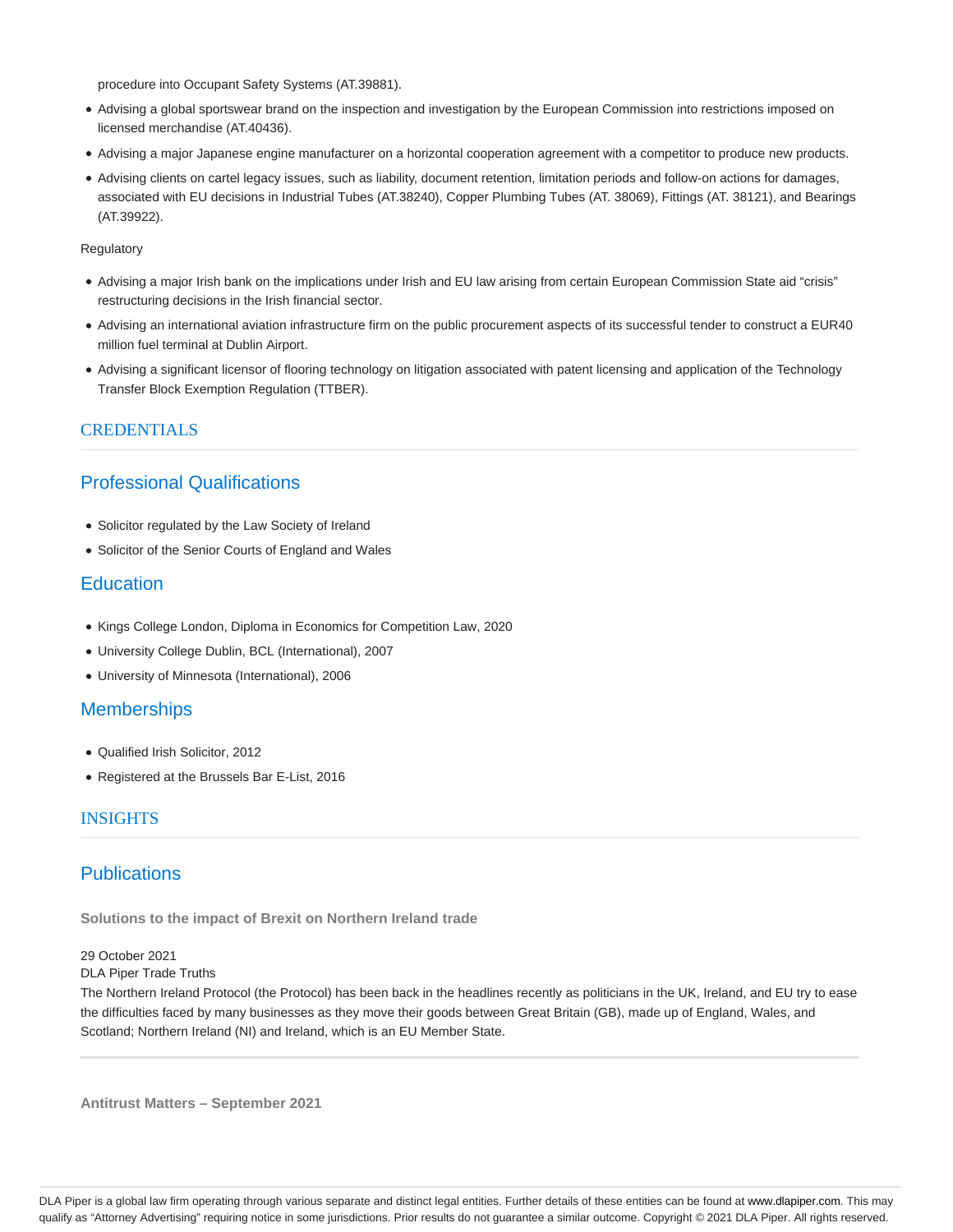7 September 2021 Antitrust Matters

We are pleased to share with you a New Edition of our periodical global publication Antitrust Matters.

**Learning the lessons on excessive pricing from Aspen**

#### 7 September 2021

Antitrust Matters

Back in April 2017, The Times ran a story detailing how a drug giant had a "secret plan" to destroy a cancer medicine unless large price rises were agreed to by national purchasing authorities. A month later, the European Commission opened an investigation into Aspen.

**European Commission Pushes Boundaries of EU Merger Control**

### 19 April 2021

The European Commission pushes boundaries of EU Merger Control policy to accept and review certain transactions that do not meet any merger control thresholds. The policy shift will require parties engaged in M&A with a European footprint to modify their approach to deal documentation and structuring.

**Irish Consultation on Collective Redress Directive (CRD)**

#### 30 March 2021

Ireland has launched an important public consultation on implementing the recently adopted EU Collective Redress Directive (CRD).

**Antitrust Matters - Special edition**

17 December 2020 Antitrust Matters We are pleased to share with you a Special Edition of our periodical global publication Antitrust Matters.

**First Major Fine for Wide MFN Clause Imposed on Price Comparison Website**

8 December 2020

On 19 November 2020, the UK Competition and Markets Authority (CMA) imposed a fine of GBP17.9 million on a price comparison website operator for imposing most favoured nation clauses (MFNs) in contracts with home insurers selling through the well-known website, comparethemarket.com.

**Aspen: Quick Fix But Missed Opportunity**

28 October 2020

The recent effort by the Commission to settle the Aspen case suggests that commitment decisions are the preferred route to settle complex excessive pricing cases at EU-level.

### **Antitrust Matters**

DLA Piper is a global law firm operating through various separate and distinct legal entities. Further details of these entities can be found at www.dlapiper.com. This may qualify as "Attorney Advertising" requiring notice in some jurisdictions. Prior results do not guarantee a similar outcome. Copyright © 2021 DLA Piper. All rights reserved.